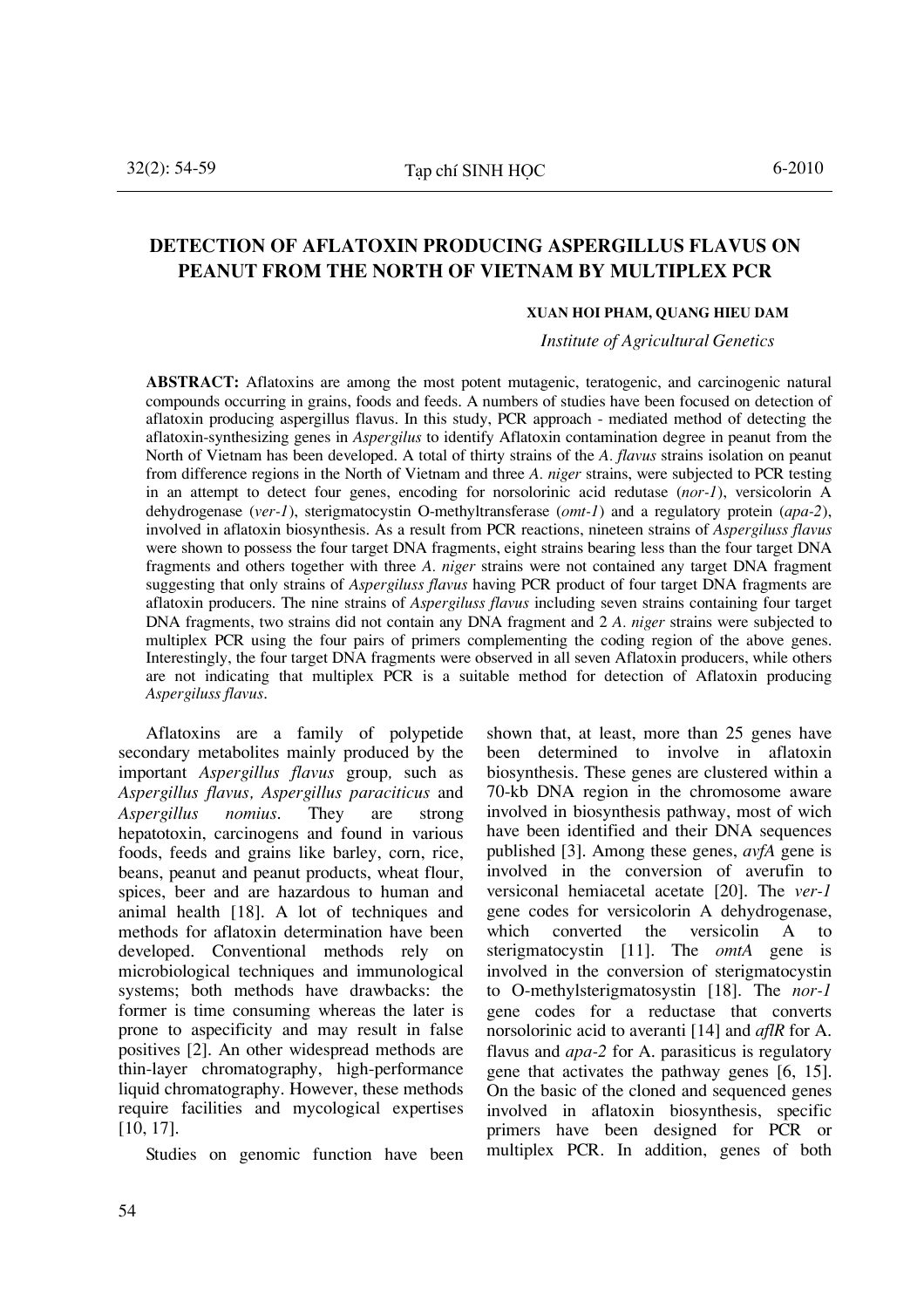important aflatoxinogenic species, *A. flavus* as well as *A.paraciticus*, are very homologous, which mean that the same PCR systems can be used for detection of both species. Since, PCR approach like PCR, multiplex PCR, RT-PCR or real-time PCR is now applicable to detection of aflatoxin contermination in grains, foods and feeds [1, 2, 4, 5, 7, 9, 10, 12, 17].

Peanut is an important food crop that growth throught out of Vietnam. Peanut is commonly used in foods, feeds as well as an export product of Vietnamese. However, Peanut is seriously contamination of *A. flavus* induced aflatoxin. Since, the aim of this study is to develop PCR assays to detect aflatoxin contamination in peanut. However, application of PCR-based method for detection of potential aflatoxinproducing molds wil be applied for all grains, foods and feeds of Vietnam.

#### **i. Materials and methods**

#### **1. Fungal strains, media and culture conditions**

Thirty-three strains of *Aspergillus* spp.,

including thirty strains of *A. flavus* and three strains of *A.niger* were used in this study (listed in Table 2). All strains was isolated from three lots of peanut collected from the Northern areas (Dien Chau - Nghe An; Chi Linh - Hai Duong and Gia Lam - Hanoi) of Vietnam.

The fungal strains were isolated as follows: five or seven peanut grains from each lot were placed on potato dextro agar (PDA) plates and incubated for 36-48h at  $28^{\circ}$ C in the dark. All point displaying olive-yellowish or green conidia and aspergillar-structured conidiophores at the thirth or fourth day of growth on PDA medium (modified with the addition of 100 µg/ml chlorotetracycline) were classified as *A. flavus* group. The strains were identified according to Samson's technique [8] and their morphological characteristics. The isolated strains were named with the shortcut of collected area following by a number indicating different strains in the same lot. Colonies classified as *A. flavus* were recovered and maintained on PDA medium at  $28^{\circ}$ C in the dark by single spore method. It is stored for longterm in Czapek agar slants at  $-20^{\circ}$ C.

*Table 1* 

| <b>Primers</b> | <b>Sequence</b>                         |
|----------------|-----------------------------------------|
| $Fw$ Ver-1     | 5'-ATGTCGGATAATCACCGTTTAGATGGC-3'       |
| $Rv$ Ver-1     | 5'-CGAAAAGCGCCACCATCCACCCCAATG-3'       |
| $Fw$ Omt-1     | 5'-GGCCCGGTTCCTTGGCTCCTAAGC-3           |
| $Rv$ Omt-1     | 5'-CGCCCCAGTGAGACCCTTCCTCG-3            |
| $Fw$ Nor-1     | 5'-ACC GCT ACG CCG GCA CTC TCG GCA C-3' |
| $Rv$ Nor-1     | 5'-GTT GGC CGC CAG CTT CGA CAC TCCG -3' |
| $Fw$ Apa-2     | 5'-TAT CTC CCC CCG GGC ATC TCC CGG-3'   |
| $Rv$ Apa-2     | 5'-CCG TCA GAC AGC CAC TGG ACA CGG-3'   |

#### **Primers name and their sequence used in this study**

## **2. Genomic DNA extraction and PCR reaction**

Total DNA was extracted from one day - old mycelia grown on PDA medium as described by Eric W. Boehm, 2004[3]. Four pairs of primers were employed to specifically amplify *apa-2*, *omt-1*, *ver-1* and *nor-1* genes (table 1 ).

PCR was performed in a volume of 20 µl reaction mix containing 1x Tag DNA polymerase buffer, 1 ng of total DNA as template,  $25 \text{ mmol}^{-1} \text{ MgCl2}, 0,25 \text{ mmol}^{-1}$  of each dNTP,  $0.5 \mu$ mol l<sup>-1</sup> of each primers and 1U Taq polymerase. To improve yield and specificity of target genes in PCR amplifications, we include betaine and dimethyl sulfoxide (DMSO) enhancing agents for PCR [14].

The thermocycle for specific PCR were adjusted to reach the optimal annealing temperature and optimal annealing, extension times depending on specific primer pairs of each gene.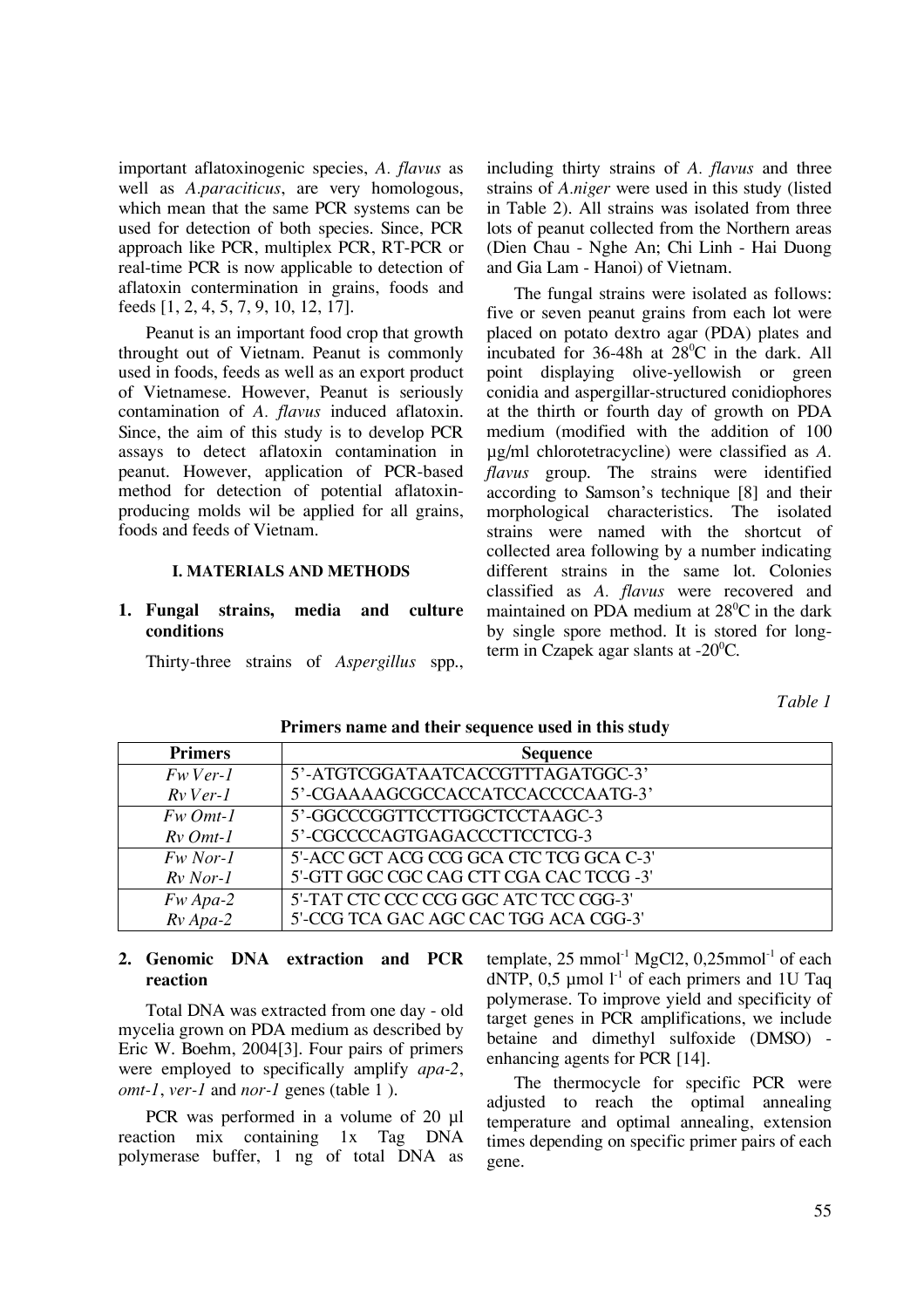The cycling parameters for multiplex PCR were a cycle of 5 min at  $94^{\circ}$ C, following 35 cycles of 1 min at  $94^{\circ}$ C, 1 min at  $55^{\circ}$ C and 1 min at  $72^{\circ}$ C and an extension of 7 min. at  $72^{\circ}$ C.

The PCR products were analyzed by  $1\%$ agarose gel electrophoresis in 1X TBE, followed by ethidium bromide staining and UV light illumination.

## **Ii. Results and Discussion**

## **1. Isolation and characteization of**

## *Aspergillus flavus* **isolates and specific PCR with** *ver-1***,** *omt-1***,** *apa***-***2* **and** *nor-1* **primers**

Thirty-three strains of *Aspergillus app*., including thirty strains of *A.flavus* and three strains of *A.niger* were isolated from many samples collecting from different areas on the North of Vietnam using Samson's technique in combining with their morphological characteristics. *A.niger* strains were nonaflatoxigenic and used as negative control.

*Table 2* 

| Fungal           | Target genes |           |           | Fungal         | Target genes    |           |     |                       | Fungal         | Target genes |           |           |           |       |
|------------------|--------------|-----------|-----------|----------------|-----------------|-----------|-----|-----------------------|----------------|--------------|-----------|-----------|-----------|-------|
| strains          | Ver          | Omt       | Apa<br>2  | Nor            | strains         | Ver       | Omt | Apa<br>$\overline{c}$ | Nor            | strains      | Ver       | Omt       | Apa<br>2  | Nor   |
| H <sub>D</sub> 3 | $\ddot{}$    | ÷         | $\ddot{}$ | $\pm$          | GL1             | +         | +   | $\ddot{}$             | +              | NA2          | ÷.        | $\ddot{}$ | $\ddot{}$ | ÷.    |
| H <sub>D</sub> 4 | $\ddot{}$    | ÷         | $\ddot{}$ | $\pm$          | GL2             | +         | +   | $\ddot{}$             | +              | NA3          | ÷.        | $\ddot{}$ | ۰         | $\pm$ |
| H <sub>D5</sub>  | $\ddot{}$    | $\ddot{}$ | $\ddot{}$ | $\ddot{}$      | GL3             | $\ddot{}$ | +   | ۰                     | $\blacksquare$ | <b>NA5</b>   | ÷.        | +         | -         | ۰     |
| H <sub>D6</sub>  | $\ddot{}$    | ٠         |           | $\blacksquare$ | GL4             | +         | +   | $\div$                | +              | <b>NA6</b>   |           | -         |           |       |
| H <sub>D</sub> 7 | ۰            | ۰         | ۰         | $\blacksquare$ | GL5             | $\ddot{}$ | +   | $\ddot{}$             | +              | <b>NA8</b>   | $\ddot{}$ | $\pm$     |           | +     |
| H <sub>D</sub> 8 |              |           |           | ٠              | GL <sub>6</sub> | +         | +   | $\ddot{}$             | +              | NA9          | $\ddot{}$ | $\ddot{}$ | $\ddot{}$ | +     |
| H <sub>D</sub> 9 | $\ddot{}$    | ÷         | $\ddot{}$ | ÷              | GL7             | +         | +   | $\ddot{}$             | +              | <b>NA10</b>  | $\ddot{}$ | $\ddot{}$ | $\ddot{}$ | $\pm$ |
| <b>HD10</b>      | $\ddot{}$    | ۰         | $\ddot{}$ | $\pm$          | GL8             | +         | ۰   | +                     | +              | <b>NA12</b>  | $\ddot{}$ | +         | $\ddot{}$ | ÷.    |
| <b>HD12</b>      | $\ddot{}$    | ÷         | $\ddot{}$ | $\pm$          | <b>GL10</b>     | $\ddot{}$ | ۰   | $\ddot{}$             | +              | <b>NA14</b>  | $+$       | $\ddot{}$ | $\ddot{}$ | $\pm$ |
| <b>HD14</b>      | $\ddot{}$    | ÷         | $\ddot{}$ | $\ddot{}$      | <b>GL11</b>     | $\ddot{}$ | +   | $\ddot{}$             | +              | <b>NA15</b>  | $\ddot{}$ | $\ddot{}$ | $\ddot{}$ | $\pm$ |
| $H$ Dn2          |              |           |           | ٠              | GLn5            | ۰         |     |                       | ۰              | NAn5         |           |           |           |       |

**Presence of the target genes involved in aflatoxin biosynthesis of various molds belonging to**  *Aspergillus flavus* **(HD, NA and GL) and three strains of** *Aspergillus niger* **(HDn, Naa and GLn)**

*Note:* (+). positive in detection; (-). negative in detection.

In order to annalyze *Aspergillus flavus* group for detection of aflatoxin producing *aspergillus* strains, The extracted DNAs of test strains were subjected to PCR detection of four specific genes involved in aflatoxin biosynthesis, including versicolorin A dehydrogenase (*ver-1*), stergmatocystin Omethyltransferase (*omt-1*), norsolorinic acid reductase (*nor-1*) and a regulatory protein that activates the pathway genes (*apa-2*) and the results are summarized in Table 2. Specific PCR reactions were performed with 35 cycles of three steps: 1 min at  $94^{\circ}$ C denaturation; 1 min (at  $55^{\circ}$ C for *ver-1* primer, at  $58^{\circ}$ C for *apa-2* primer, at  $56^{\circ}$ C for *omt-1* primer and at  $55^{\circ}$ C for *nor-1* primer) for primers annealing and 1min at  $72^{\circ}$ C for extension, followed by incubation at  $72^{\circ}$ C for 7 min. As designed, PCR products of

896 bp, 1000 bp, 400 bp and 1400 bp are corresponding to *ver-1*, *omt-1*, nor-1 and *apa-2* respectively. Base on biosynthesis pathway of aflatoxin, we classify *Aspergiluss* strains having of four target genes as aflatoxigenic (Afla+strain) and Aspergiluss strains having of less than four target genes as nonaflatoxigenic (Afla-strain). Specific amplification of all four target gene products were obrerved only for genomic DNA extracted from nineteen strains of *Aspergiluss flavus* that are Afla+strain. The Afla-strains were separated into five groups on the basic of their PCR amplification pattern: three isolates displayed a three-banded pattern corresponding to *ver-1*, *apa-2* and *nor-1*; two isolates displayed a three-band pattern corresponding to *ver-1*, *omt-1* and *nor-1*; two isolates displayed a two-banded pattern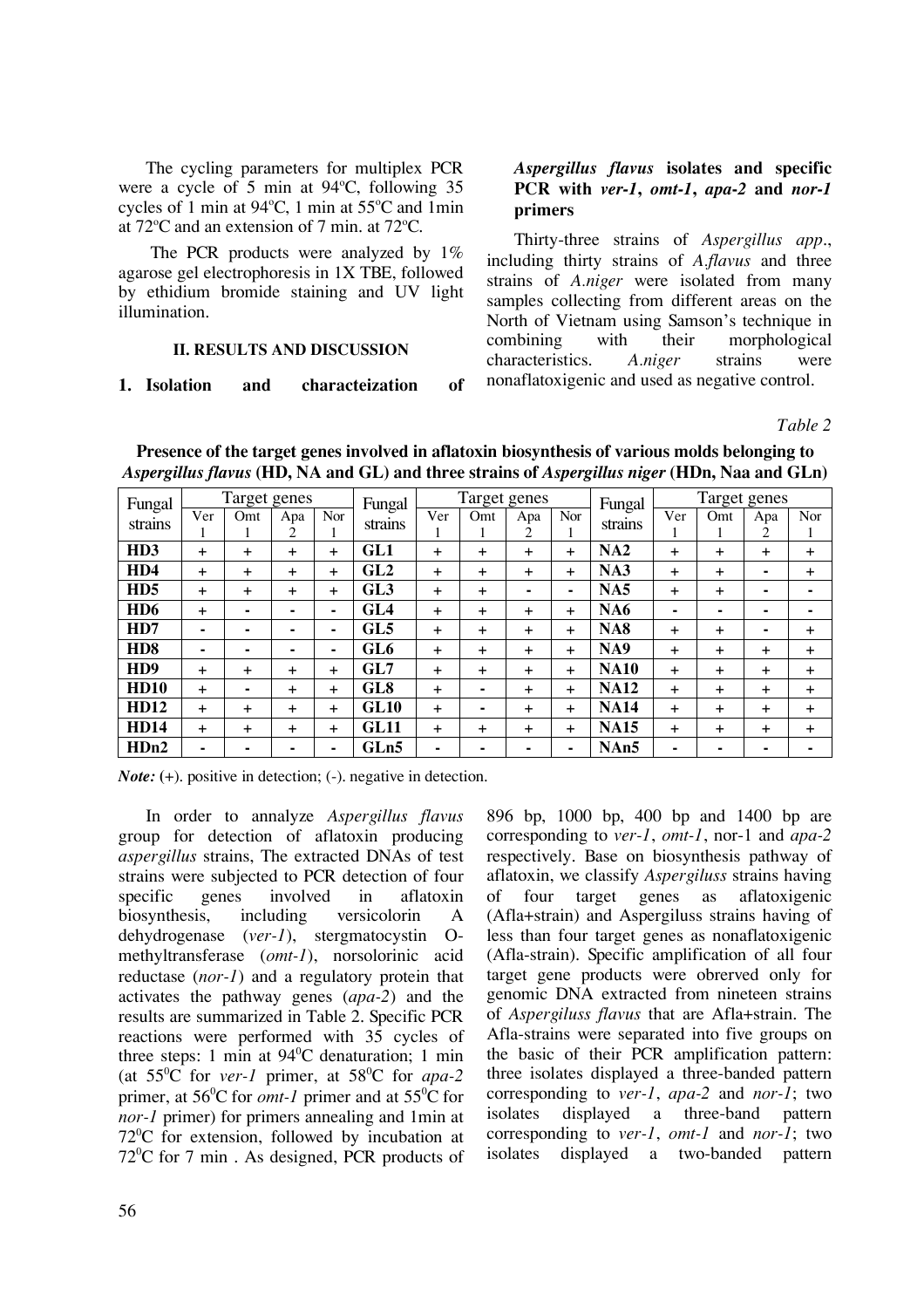corresponding to *ver-1* and *omt-1*; one isolate (HD6) showed a one-band pattern (*ver-1*) and three isolates (HD7, HD8 and NA6) did not show any band. Three *Aspergillus niger* isolates did not display any band. As showed in Table 2, the *ver-1* gene was the most representative (82%) between the four aflatoxin structural assayed genes. Lower incidence were found for *nor-1*, *omt-1* and *apa-2* genes (73%, 70% and 67%).

Base on data in table 2, we further

reconfirm specific amplification of the target genes using extracted DNA of among nineteen Afla+strains as templates and the results are presented in fig. 1.Figure 1a,b,c,d show the specific amplification of genes *ver-1*, *omt-1*, *nor-1* and *apa-2* respectively. All RCR reactions were amplified when extracted DNA of Afla+strains were used as templates, while no PCR reactions were amplified when extracted DNA of *A. nigers* were used as templates suggesting that PCR reactions are specificity and reproductive.



**Figure 1.** Agarose gel electrophoretic pattern of PCR products obtained from genomic DNA of Aspergillus flavus strains with the primer set specific for the ver-1 gene (a), the omt-1 gene (b), the nor-1 gene (c) and the apa-2 gene (d). Relevant fragment lengths are given in kb.

## **2. Multiplex PCR to detect** *A. flavus*

In order to simplify PCR approach for detection of aflatoxigenic and nonaflatoxigenic *aspergillus* strains, a multiplex PCR was developed using the same set of primers employed in single gene PCR protocol. Nine strains of *A. flavus* from three lots including two strains from DH (HD8, HD9), three strains from NA (NA6, NA9, NA10) and 4 strains from GL (GL4, GL5, GL6, GL7) and two *A. niger* strains (NAn5, HDn2) as negative control were selected for multiplex PCR. Among nine *A. flavus* strains, seven strains are Afla+strains and other two are Afla-strains (table 2). Multiplex PCR reactions were performed with a cycle of 5 min at 94<sup>0</sup>C, following 35 cycles of 1 min at  $94^{\circ}$ C, 1 min at  $55^{\circ}$ C and 1min at  $72^{\circ}$ C and an extension of 7 min. at  $72^{\circ}$ C. As expected, when genomic DNA of seven Afla+strains were used as a templates for multiplex PCR reactions, PCR products of four target DNA fragments corresponding for genes of norsolorinic acid reductase (*nor-1*), versicolorin A dehydrogenase (*ver-1*),sterigmatocystin O-methyltransferase (*omt-1*) and a regulation protein (*apa-2*), were observed (fig. 2, lane 2, 6, 7, 8, 9, 10, 11). The upper band was the *apa-2* fragment (~1400bp) and the following are *omt-1* ( $\sim$  1000bp), *ver-1*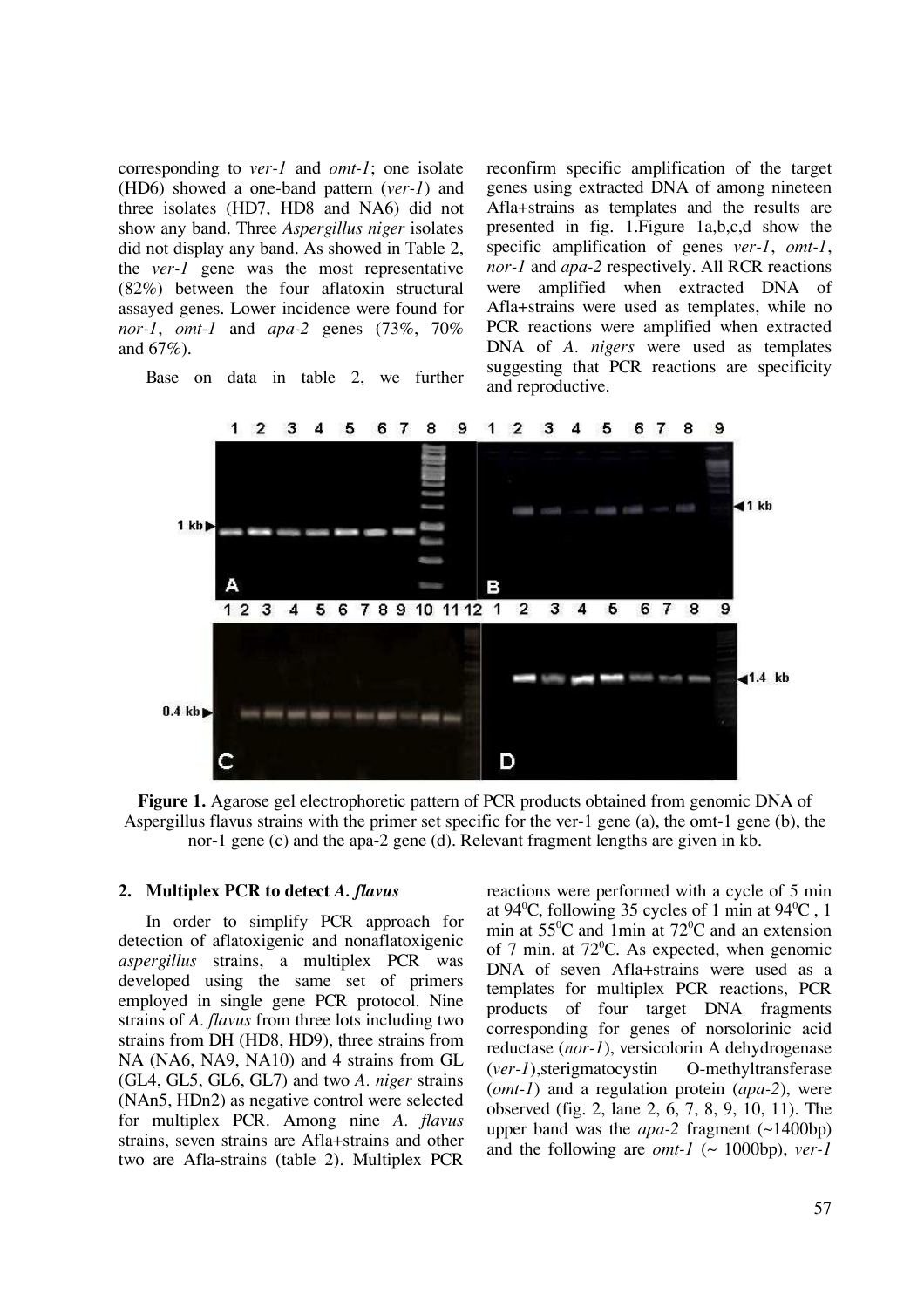(~900bp) and *nor-1*(~400bp) respectively. When genomic DNA of two *Afla-strains* and two *A. niger* strains were used as a templates for multiplex PCR reactions, none PCR products of these four target DNA fragments was detected (fig. 2, lane  $1, 3, 4, 5$ ). The data from multiplex PCR (fig. 2) are totally coincided to data from specific PCR (table 2), suggesting that multiplex PCR is selectable method for detaction of *aspergilus* 

spp*.* induced aflatoxin in foods, feeds and grains.

We now focuss on analysis of aflatoxin production by fluorescence developed on mycelium of the Afla+strains grown on CAM proved confirmatory as well as chromatography for the determination of afltoxin to support multiplex PCR approach for detection of aflatoxin producing *Aspergillus flavus*.



**Figure 2.** Expression of aflatoxin genes by Aspergillus flavus (wild strains) isolates. Transcripts of ver-1, omt-1, apa-2 and nor-1 were detected by multiplex PCR of total DNA from mycelium grown on PDA medium. Lane M: Ladder 1 kb; Lane 1: HDn2 as negative control; lane 2: HD9; lane 3: HD8; lane 4: NAn5 as negative control;lane 5: NA6; lane 6: NA9; lane 7: NA10; lane 8: GL4, lane 9: GL5, lane 10: GL6; lane 11: GL7.

#### *References*

- 1. **Criseo G.**, **Bagnara A.** and **Bisignano G.**, 2001: Lett Appl Microbiol., 33: 291-295.
- 2. **Degola F. et al.**, 2007: Journal of Applied Microbiology, 103(2): 409-417.
- 3. **Giuseppe C.**, **Cosimo R.** and **Orazio R.**, 2008: International Journal of Food Microbiology, 125: 341-43.
- 4. **Manonmani, H. K.**, **Anand S.**, **Chandrashekar A.** and **Rati E. R.**, 2005: Process Biochem, 40: 2859-2864.
- 5. **Mayer Z.**, 2003b: Int. J. Food Microbiol., 82, 143-151.
- 6. **Perng-Kuang C.**, **Jeffery W. C.** and **Gary**

**A. P.**, 1993: Applied and Environmental Microbiology, 59(10): 3273-3279.

- 7. **Ruey-Shyang C.**, **Jwu-Guh T.**, **Yu-Fen H.**  and **Robin Y.-Y. C.**, 2002: Journal of food protection, 65(5): 840-44.
- 8. **Samson R. A. et al.**, 2004: Introduction to Food and Airborne Fungi,  $7<sup>th</sup>$  edn. Wageningen: CBS.
- 9. Schabereiter-Gurtner C. et al., 2007: Journal of Clinical Microbiology, **45**(3): 906-914.
- 10. **Shapira R. et al.**, 1996: Appl. Environ. Microbiol., 62(9): 3270-3373.
- 11. **Skory C. D. et al.**, 1992: Appl. Environ. Microbiol., 58: 3527-3537.